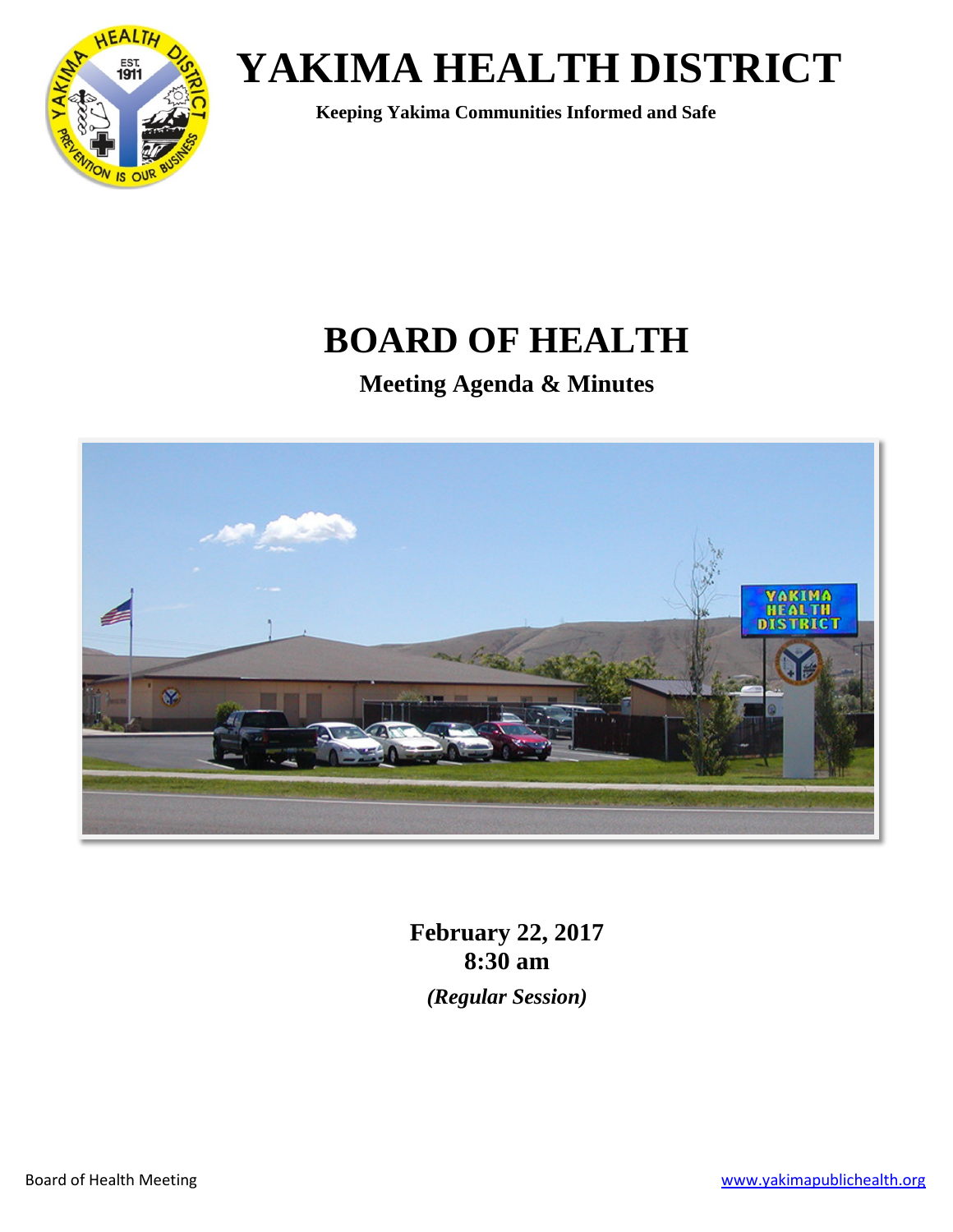

### **Board of Health (BOH) Meeting Agenda Wednesday, February 22nd, 2017**

- 1. Call regular meeting to order: 8:30a.m.
- 2. Introduction of guests and/or staff
- 3. **Consent Agenda:** all items listed with asterisk **(\*)** are considered routine by the Health Board and will be enacted by one motion. There will be no separate discussion of these items unless a Board Member requests, in which event the item will be removed from the Consent Agenda and considered in its normal sequence on the agenda.
- **Motion:** to approve January 25<sup>th</sup>, 2017 Yakima Health District (YHD) Board of Health minutes **\***
	- 5. Audience Participation:
	- 6. Budget Report: Chase Porter
		- a) **Motion** to approve the Preliminary Financial Report for the month of January 2017
		- b) **Motion** to approve payment of accounts payable and payroll issued in January 2017 in the amount **\***of \$486,035.37
		- 7. Board Business: André Fresco
			- a) Amendment to Resolution 2002-3: Resolution Approving Contract for Public Health Officer
			- b) WSU EPI Update
			- c) Needle Exchange Naloxone Update
			- d) Audit Exit Conference Update
		- 8. Health Officer: Dr. Chris Spitters
		- 9. Chief Operating Officer: Ryan Ibach
		- 10. Environmental Health: Dave Cole
		- 11. Community Health: Ryan Ibach
		- 12. Other Business: Annual Board of Health Meeting Schedule
		- 13. Adjourn:

### **Upcoming Board of Health Meetings**

 $U = U \cdot \text{C} \cdot \text{C} \cdot \text{C} \cdot \text{C} \cdot \text{C}$ March 29<sup>th</sup>, 2017 8:30 a.m. April 26th, 2017 8:30 a.m.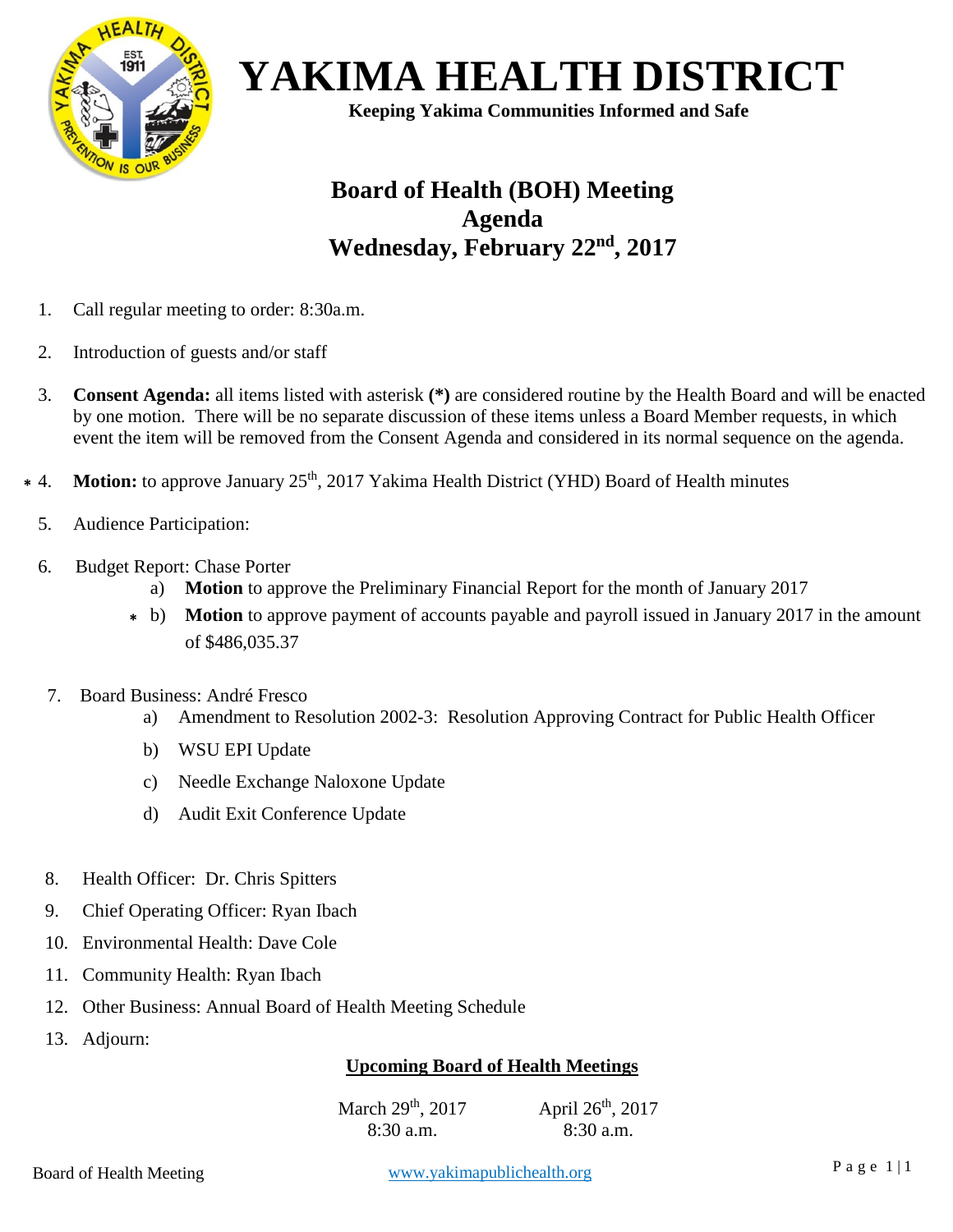

# *CLIP* $\frac{Q_{\text{est}}}{Q_{\text{est}}}$  **<b>YAKIMA HEALTH DISTRICT**

### **Board of Health (BOH) Minutes**

*(Regular)*

January 25th, 2017

1. Meeting called to order by Board Chair, Gail Weaver, at 8:32 am

#### **PRESENT**

Ron Anderson, Commissioner Rand Elliott, Commissioner Barbara Harrer, Mayor, Town of Harrah Mike Leita, Commissioner Gail Weaver, Citizen Member, Board Chair

#### **ABSENT**

Maureen Adkison, Yakima City Council Jesse Farias, Citizen Member

#### **Yakima Health District (YHD) STAFF**

Dave Cole Orlantha Coleman Jessica Dobbs Andre Fresco Ryan Ibach Chase Porter Dr. Chris Spitters

#### **GUESTS AND PRESS**

Brook Birget, Nurse RN-BSN, Community Health Project Jean Mendoza, Executive Director, Friends of Toppenish Creek, and member and Chair of the Regulatory Work Group Committee, GWMA

#### 2. **WELCOME AND INTRODUCTIONS**:

The Board of Health welcomed two new YHD employees, Chase Porter, Senior Accountant, and Jessica Dobbs, Payroll Specialist and Human Resources Coordinator. The BOH welcomed Commissioner Ron Anderson

[Gail Weaver called for round table introductions of all Board of Health meeting participants]

#### 3. **CONSENT AGENDA**

#### 4. **MOTION**

| <b>MOTION:</b> Gail Weaver asked the Board members to approve the<br>January 25th <sup>th</sup> , 2017 Yakima Health District Consent Agenda | <b>FIRST:</b> Mike Leita<br><b>SECOND: Rand Elliott</b><br>$\checkmark$ Approved |
|----------------------------------------------------------------------------------------------------------------------------------------------|----------------------------------------------------------------------------------|
|                                                                                                                                              | $\Box$ Declined<br>$\Box$ Amend                                                  |

The following items were adopted upon approval of the consent agenda:

- December  $7<sup>th</sup>$ , 2016 Yakima Health District Board of Health Minutes
- Approval of accounts payable and payroll issued November 2016 in the amount of \$424,260.32
- Approval of accounts payable and payroll issued December 2016 in the amount of \$416,639.14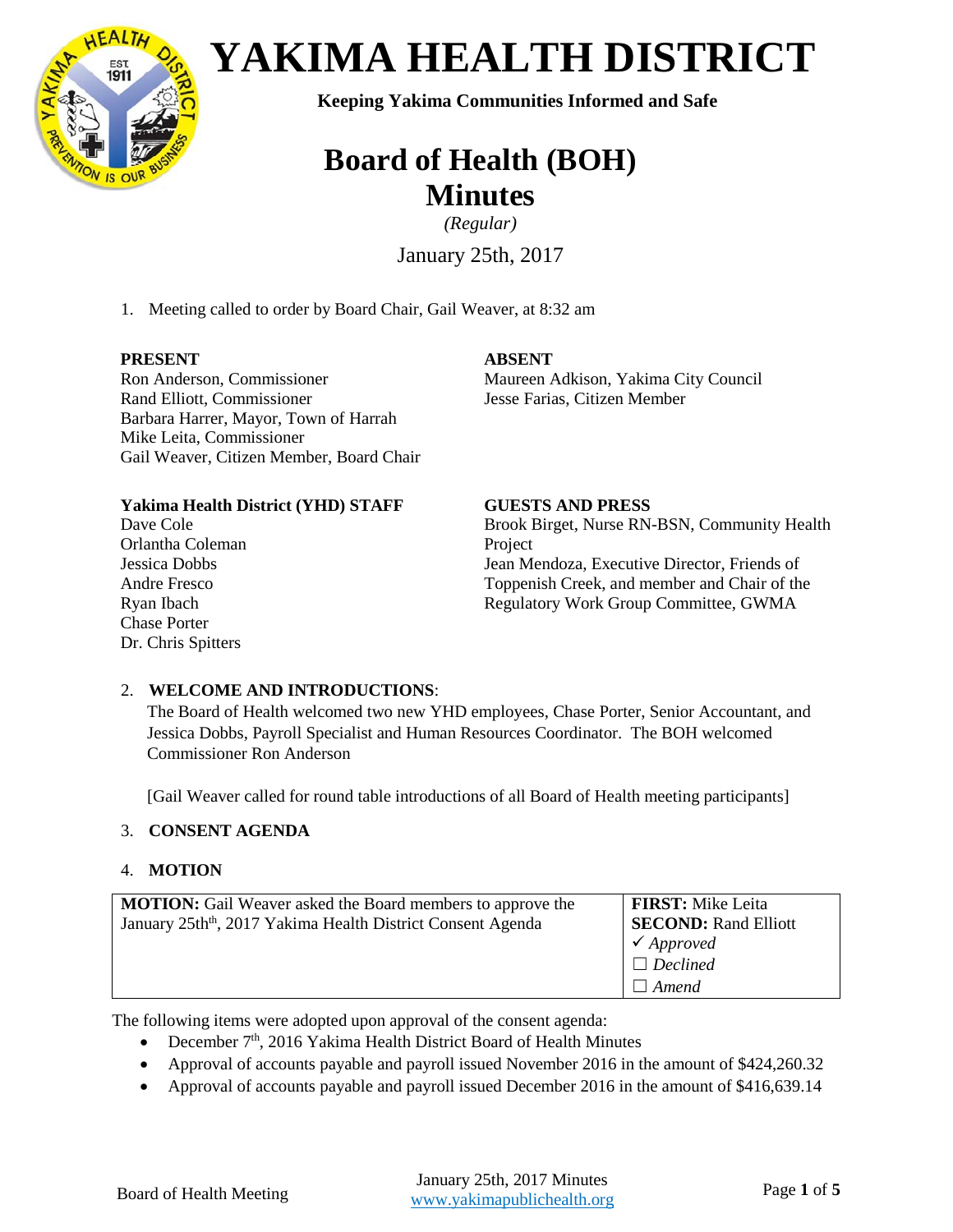*CLIP* $\frac{Q_{\text{est}}}{Q_{\text{est}}}$  **<b>YAKIMA HEALTH DISTRICT** 



- 5. **AUDIENCE PARTICIPATION-** Jean Mendoza, Executive Director, Friends of Toppenish Creek, Member and Chair of Regulatory Work Group, GWMA-Composting Operations requesting YHD participation in the GWMA meeting Feb 2<sup>nd</sup>, 2017 on the impact of composting. Presented studies on dairies impact ground water.
- 6. **BUDGET REPORT**: Chase Porter (Please See Attachment #1, Budget Report)

| <b>MOTION:</b> Gail Weaver, BOH Chair motion to approve the     | <b>FIRST:</b> Mike Leita    |
|-----------------------------------------------------------------|-----------------------------|
| (A) preliminary financial report for the month of November 2016 | <b>SECOND: Rand Elliott</b> |
| (B) preliminary financial report for the month of December 2016 | $\checkmark$ Approved       |
|                                                                 | $\Box$ Declined             |
|                                                                 | $\Box$ Amend                |

[Gail Weaver applauded YHD's clean 2015 audit, having no findings and extended invitation to all Board of Health members to join her in attendance at the Audit Exit Conference next Friday, Feb 3rd, 2017]

7. **BOARD BUSINESS:** Andre Fresco, YHD Executive Director, thanked BOH for supporting the YHD as new members are oriented and onboarded by lending service of Susan Remer. Resolutions that require attention are as follows:

| <b>MOTION:</b> Resolution 2017-01 Authorizing the Appointment of | <b>FIRST: Barbara Harrer</b> |
|------------------------------------------------------------------|------------------------------|
| <b>Auditing Officers</b>                                         | <b>SECOND:</b> Mike Leita    |
|                                                                  | $\checkmark$ Approved        |
|                                                                  | $\Box$ Declined              |
|                                                                  | Amend                        |

| <b>MOTION:</b> Resolution 2017-02 Authorizing the Appointment of | <b>FIRST:</b> Rand Elliott    |
|------------------------------------------------------------------|-------------------------------|
| <b>Investing Officers</b>                                        | <b>SECOND: Barbara Harrer</b> |
|                                                                  | $\checkmark$ Approved         |
|                                                                  | $\Box$ Declined               |
|                                                                  | Amend                         |

| <b>MOTION:</b> Resolution 2017-03 Authorizing the Signature of | <b>FIRST:</b> Ron Anderson<br><b>SECOND: Rand Elliott</b> |
|----------------------------------------------------------------|-----------------------------------------------------------|
| <b>Checking Accounts, Bank Signatories</b>                     | $\checkmark$ Approved                                     |
|                                                                | $\Box$ Declined                                           |
|                                                                | $\Box$ Amend                                              |

Clarification: the review process requires two signatures to comply with separation of duties. Board member found that that measure is appropriate and adequate.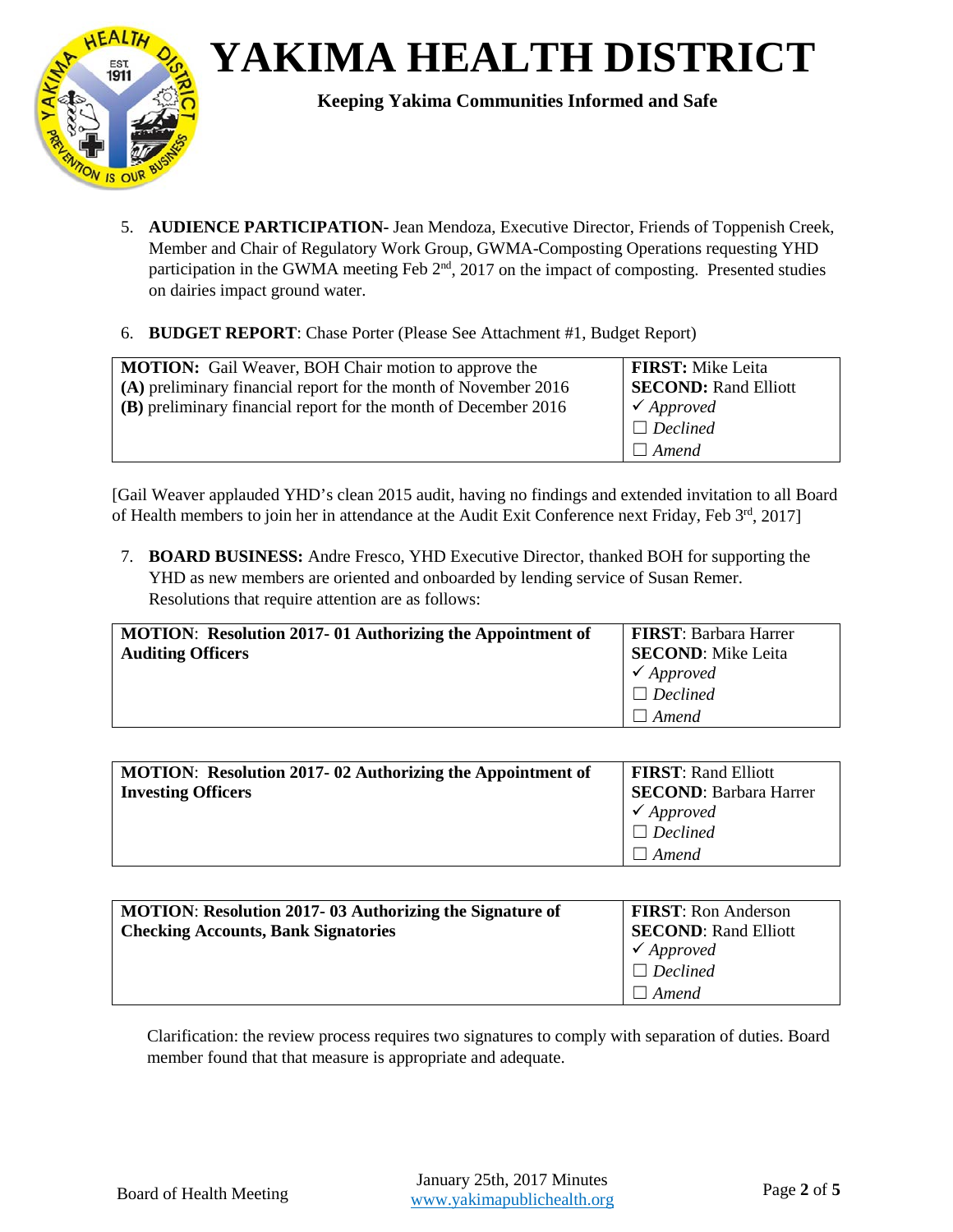

#### **Naloxone Update**

Andre explained that, as part of the standard of care, the health district seeks to provide rapid education and support through our current needle exchange program for training and distribution of Naloxone, under Dr. Spitters' oversight, to mitigate overdose of people who are in extremis.

- The Yakima Health District has partnered with the University of Washington (UW) which has an Opioid Addiction Program. Susan Kingston has allowed YHD to be part of the grant that is paying for the first doses which the YHD anticipates receiving at the end of January 2017
- YHD will receive 200 (2 dose kits) for a total of 400 doses, equaling about \$12,000 in pharmaceuticals
- YHD has consulted with Enduris, our risk provider, to ensure compliance in protocols for the administering of the Naloxone. Other efforts involve YHD staff training in the client interaction process which includes a video that was vetted to educate clients
- Additionally, YHD is purchasing electronic tablets to disseminate education within the RV site

#### **[Gail Weaver complimented Andre Fresco and Ryan Ibach for identifying resources to help support the Naloxone project and opened floor for Dr. Spitters to comment]**

Dr. Spitters expressed support for the Naloxone project and explained that this effort is one of many to try and address the opioid epidemic because,

• Heroin has been on the rise for 10 years. Other communities that have piloted Naloxone have seen a 25% decline in deaths that would result from overdose

Other intervention goals include: expanding treatment capacity. Working with physicians to regulate opioid prescriptions and encourage a more judicious approach, to reduce diversion to other prescribed (Vicodin, Percocet) and non-prescribed meds (heroin)

The board expressed interest in measurements and statistical tracking. Andre Fresco communicated that the program has not started yet, however the management and regulatory systems are being put in place in preparation of implementing the program. The University of Washington is tracking the macro data. YHD, will primarily track distribution which will be shared with the Board through periodic program updates.

#### 8. **HEALTH OFFICER REPORT:** Dr. Chris Spitters

- **Seasonal Influenza:** Hit a peak after the new year and is now coming down. The Westside of the mountains experienced more cases. For a while all hospitals in that area were inundated to the point of discharging pushing nursing homes to receive their patients. Health service capacity was tested this season
- Andre Fresco added that he and Dr. Spitters have been offering guidance to health care providers on telephone triage and outpatient evaluation and management of influenza-like illness in order to keep non-emergent cases out of and the emergency rooms so that space is available to the urgently ill.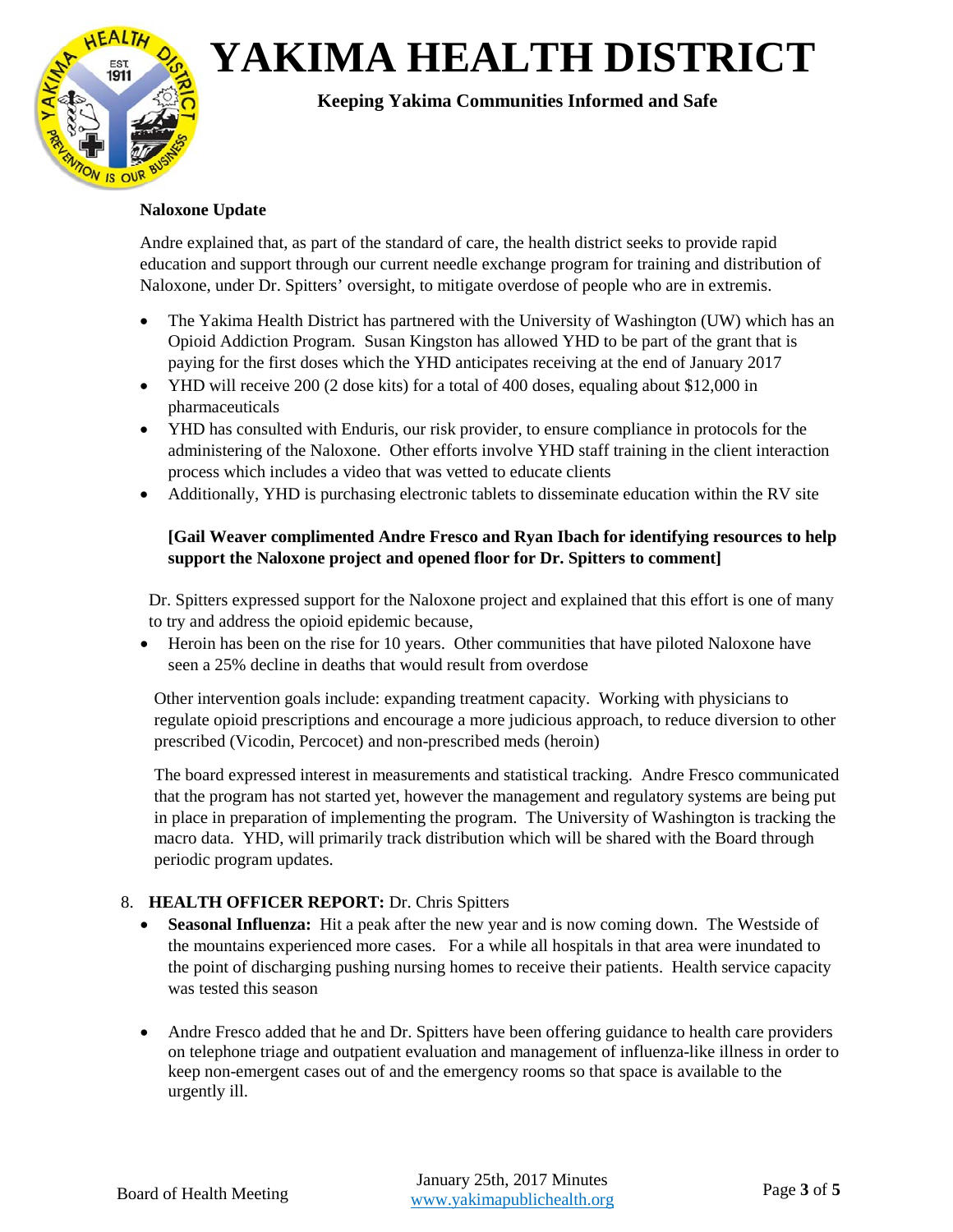

- **Mumps:** Auburn, South King County, Puyallup, Pierce County driven by transmission through Marshallese population and areas including, North Pierce, Federal Way, Everett and Spokane. While most the cases we saw, were vaccinated. Overall:
	- o 50% of cases were identified among the Marshallese
	- o 75% of cases identified were either Marshallese or one contact away from a Marshallese
	- o 25% of cases identified had no contact with the Marshallese community 90% of cases in King and Pierce Counties
	- o There has been some discussion recommending that school aged children be administered a third dose of vaccine against mumps. Due to lack of evidence that three doses are more effective than two doses, people a third dose is NOT being recommended at this time.
	- o Anencephaly investigation report created by the Washington State DOH should be out soon and Dr. Spitters will provide updates of the executive summary when it becomes available for distribution.

#### 9. **CHIEF OPERATING OFFICER**: Ryan Ibach,

• **Staffing levels**: YHD is approved for 30FTE's; and currently has 26FTE's, YHD is interviewing for an Office Technician position next week, and will be posting for the Director of Disease Control and Director of Public Health Partnerships. By March we anticipate successful recruitment of at least two to three new staff, the fourth being our Emergency Response and Preparedness role. YHD is in communication with Michael Loehr from the Department of Health, Emergency Preparedness Program to evaluate and reorganize how the YHD manages emergencies. Once our emergency management plans are established, YHD will begin recruiting for that fourth role.

#### **[Board member stated the importance of continuing to support YHD in maintaining necessary staffing levels to achieve organizational goals. YHD thanked the BOH for supporting capacity building through adding staff]**

• **Technology platform:** YHD is piloting zero client computers among some YHD administrative staff, the same tool that the county is implementing with the superior court judges. The second phase of the pilot is providing tablets to YHD field staff to further support work conducted out of the office. Zero client is cloud based which can be serviced through the county remotely.

**[George Helton, Director of Technology services for Yakima County, retired, Gene Pugnetti has been hired to begin Feb 10, 2017, Andre Fresco stated that YHD has collaborated with Gene in the past with success and looks forward to continuing to work with him. Andre Fresco also stated that one of the main reasons YHD is improving our technology is to make it more fluid for the private industry that we serve, to work with YHD]**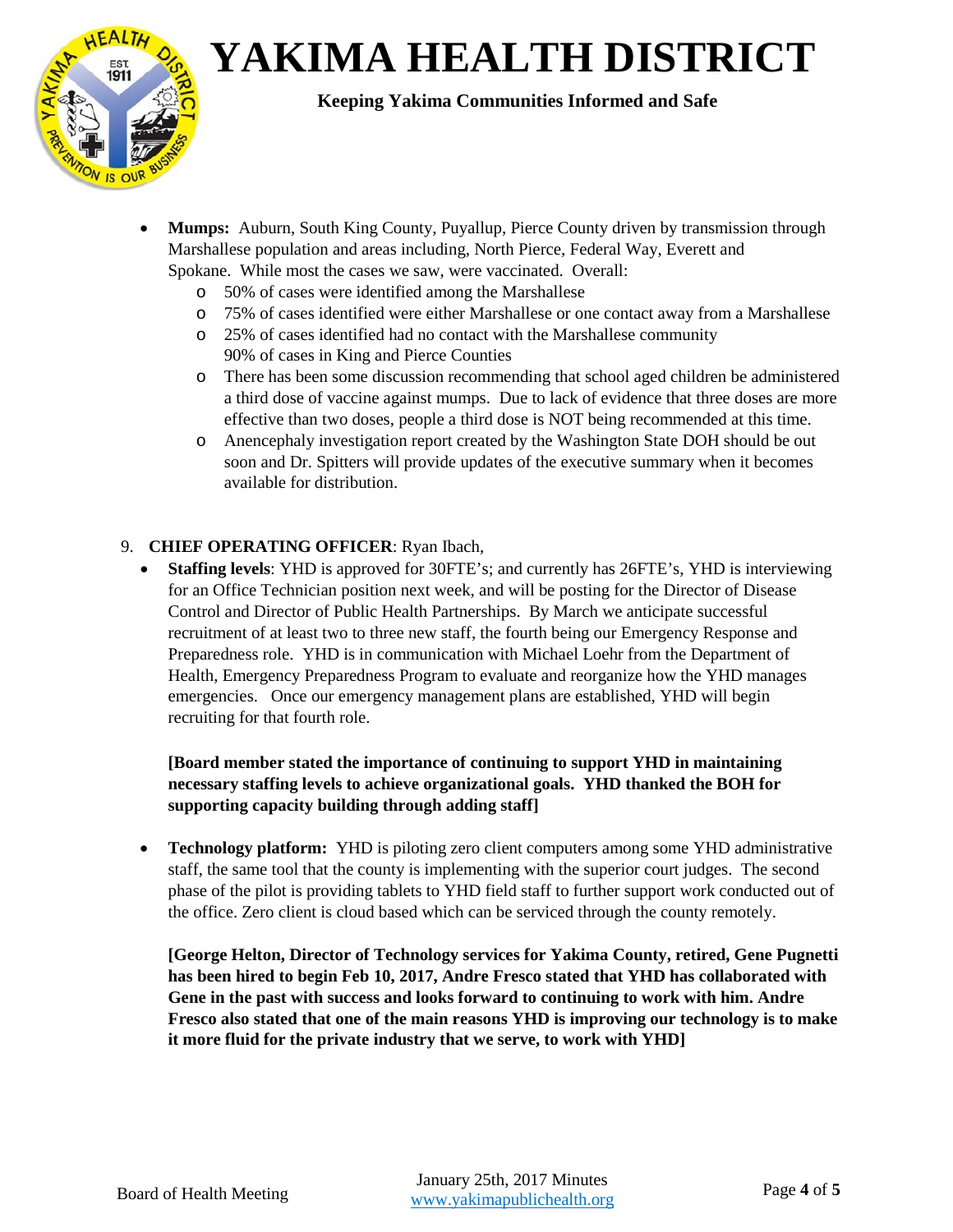

### 10. **COMMUNITY HEALTH**: Ryan Ibach

- Of 373 tested for influenza last week, 25% tested positive
- This week 76 tested positive for influenza, a slight decrease to 23%
- Last week a second case where influenza was the cause of death was identified (data retrieved from reports from hospitals for the entire county)
- 1 probable case of mumps in Yakima County out of 14 investigations, we are currently investigating 4 cases of mumps
- 2 highly suspected Tuberculosis cases identified through Indian Health Services (YHD is providing consultation)
- Zika is increasing from travels among individuals traveling from the south, mostly Mexico and surrounding southern states.

#### 11. **ENVIRONMENTAL HEALTH**: Dave Cole

- EH is seeing the benefit of Environmental Health Specialist being cross trained
- Spanning December 1, 2016 to January 31, 2017, 212 regular food inspections will be complete in addition to follow-ups and compliance inspections
- New staff found unlabeled cheese, traced to Seattle distributor, YHD reached out to the WSDA (wholesale regulators) who tracked the product to an illegal transfer in California $\rightarrow$ Seattle $\rightarrow$ Tacoma $\rightarrow$ Everett $\rightarrow$ Seattle $\rightarrow$ Yakima. WSDA was able to halt the process by due diligence from a YHD inspector that has been with the YHD team for less than 60 days.
- Food inspection activities are available on the YHD website. These inspections are also provided to the Yakima Herald Republic. YHR posts these on their website as well.
- EH staff has access to a limited version of the Accela program for training purposes.

#### 12. **OTHER BUSINESS**:

- Gail Weaver communicated that as part of the audit procedure, the Auditor's Office requests an Auditing Officer Authorization form which requires Andre Fresco, Ryan Ibach, Dave Cole, Chase Porter and the Board of Health Member's signatures.
- The January  $25<sup>th</sup>$ , 2017 Board of Health Packet includes on its last page the 2017 Board of Health Annual Meeting Schedule.

**Being no further business to come before the board, Gail asked for a motion to adjourn the meeting at 9:26 a.m.**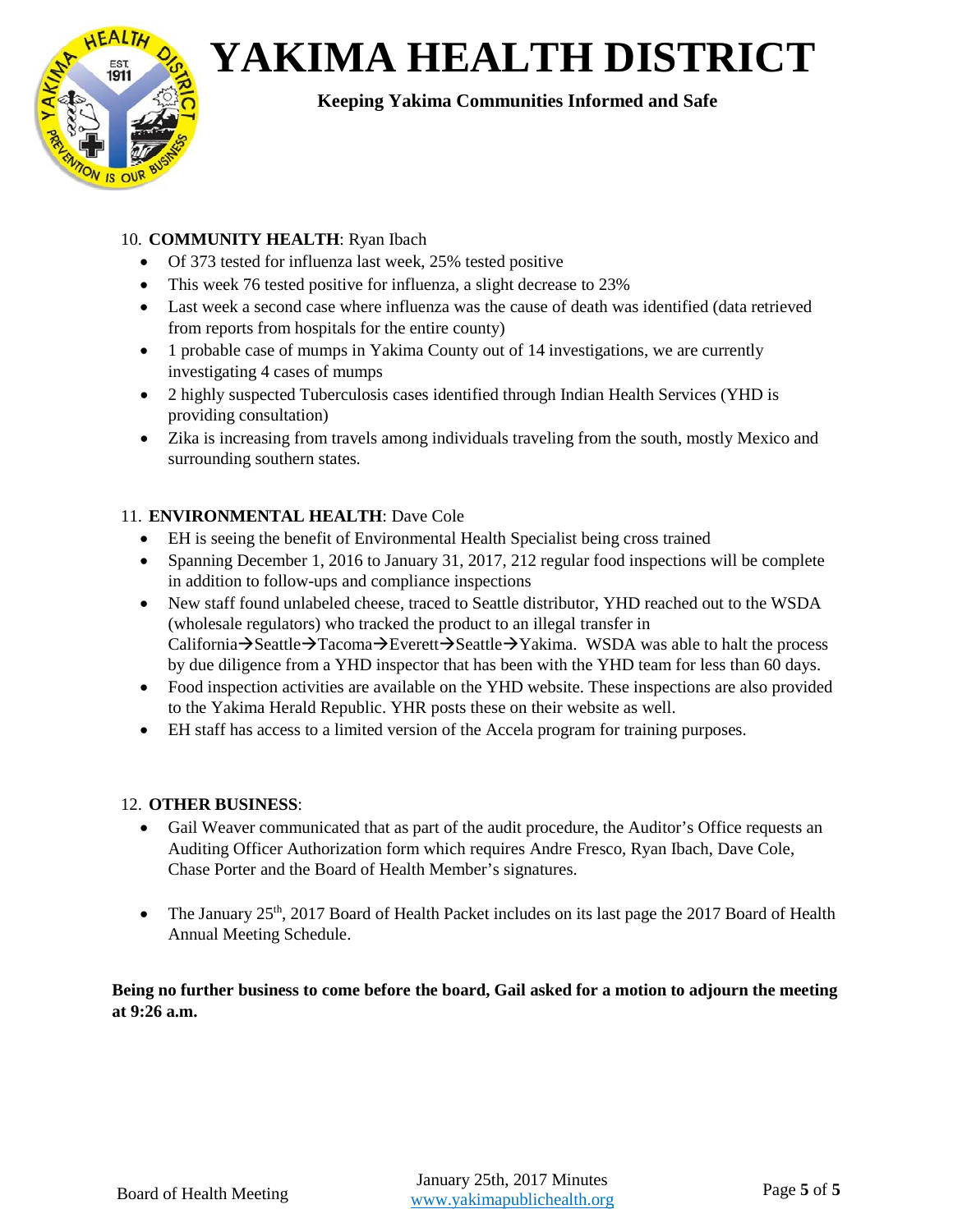#### Chase Porter Budget Report Attachment #1

#### **NOVEMBER 2016**

Monthly revenue is higher than expenditures by approximately \$104,000, bringing year-to-date excess revenue to \$668,000.

Year to date expenditures are down by approximately \$542,000 compared to the budget. Which accounts for the net income.

#### **BY DEPARTMENT**

**Line 1130** Strategic Planning and Partnerships are reflecting reorganization of the Executive team.

**Line 1720** HR and Legal Sound, Resources consulting fees

**Line 2990** Medical Admin, recoup through renegotiation of contracts, billings that equal \$80,000

#### **DECEMBER 2016**

Monthly expenditures is higher than revenue by approximately \$36,000, bringing year-to-date excess revenue to \$632,000.

Year-end actual expenditures are 90% of the year-end budgeted amount. Expenditures came in under budget mainly due to staffing. Yakima Health District was understaffed during the majority of the year. As we become fully staffed, we expect actuals to come closer to budget.

Year-end revenue was \$64,000 over budget, 1% higher than expected.

Year-end expenditures was \$567,000 under budget, 10% lower than expected.

#### **BY DEPARTMENT**

**Line 1130** Strategic Planning and Partnerships are reflecting reorganization of the Executive team.

**Line 1720** HR and Legal Sound, Resources consulting fees.

**Line 2990** Medical Admin increase due to change in rate scales.

**888** majority of loss is due to a 2015 audit, can't allocate at the end year to programs

**Cash Flow** at December year-end was 5.7 million, which is one year's worth of cash on hand. The executive team is looking at ways to draw that amount down over time by increasing service to community, investing in personnel and changing the building capacity to better suit the community needs.

Cash on hand at January  $25<sup>th</sup>$  was 5.9 million. The increase over Dec  $31<sup>st</sup>$  is mainly due to timing. January payables/payroll had not been disbursed.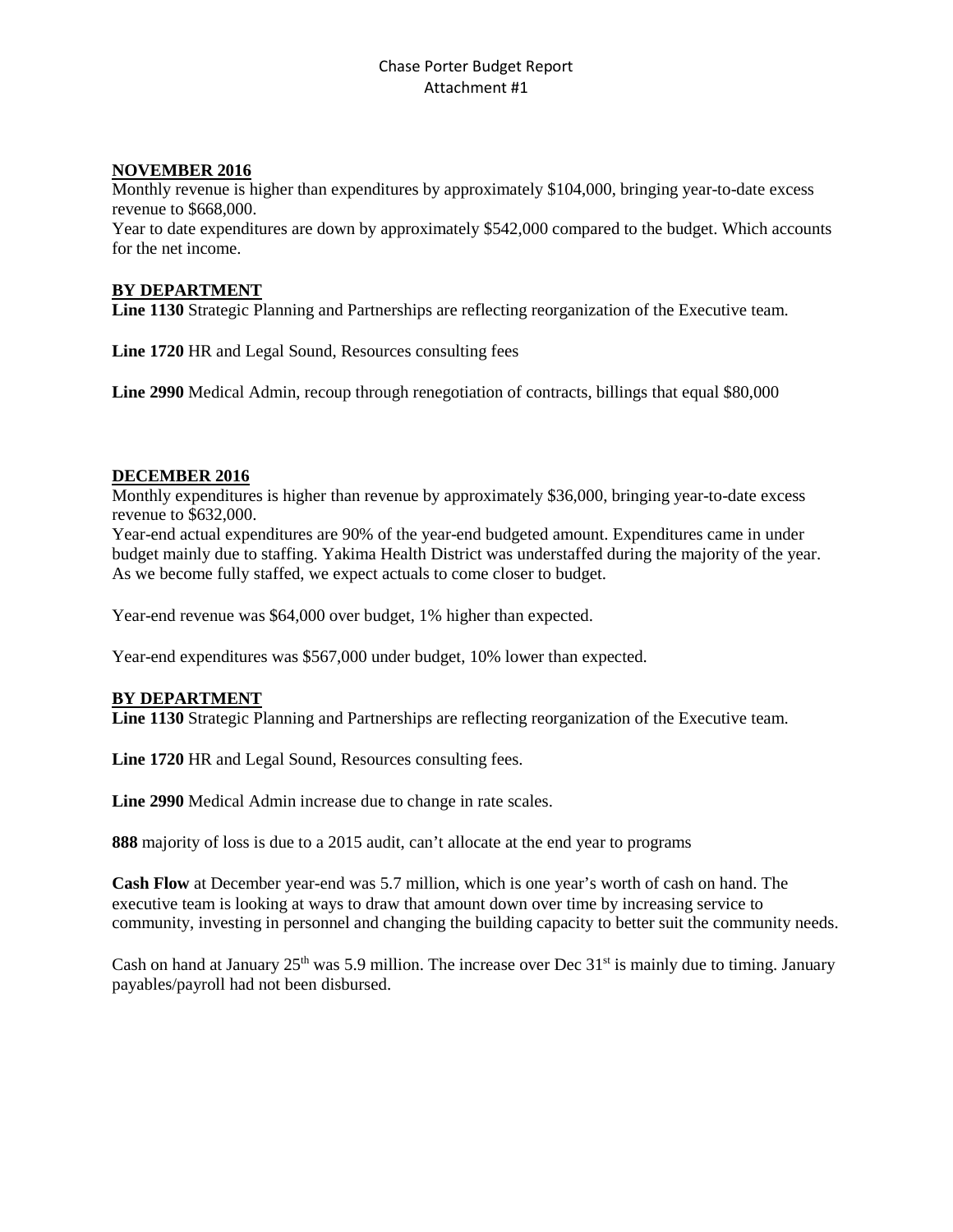#### **YAKIMA HEALTH DISTRICT BOARD OF HEALTH**

### **VOUCHERS APPROVAL**

 $\overline{\phantom{a}}$ 

The following vouchers/warrants are approved for payment:

 $\blacksquare$ 

| A/P Batch & Cash Voucher#       | <b>Amount</b> |              |
|---------------------------------|---------------|--------------|
| 369802 1/13/17                  | \$78,016.76   |              |
| 370280 1/31/17                  | \$250,923.92  |              |
| 370553 1/31/17                  | \$34.37       |              |
| 370564 1/31/17                  | \$9.81        |              |
| Indirect Costs-Yakima County    | \$1,251.25    |              |
| <b>GIS Fixed Cost</b>           | \$555.25      |              |
| <b>Purchasing Service Cost</b>  | \$26.50       |              |
| <b>Technology Services Cost</b> | \$13,010.25   |              |
| Inter-fund 105822               | \$1,223.71    |              |
| Inter-fund 106006               | \$8.00        |              |
| Total Claims & Warrants, above  |               | \$345,059.82 |
| Payroll Remittance to Key Bank  |               |              |
| B#105600                        | \$49,616.06   |              |
| 84854                           | \$130,489.70  |              |
| 85054                           | $-$1,534.64$  |              |
| 85063                           | $-5398.29$    |              |
| 85067                           | $-5422.40$    |              |
| 85068                           | \$2.71        |              |
| 85071                           | $-$36,777.59$ |              |
|                                 |               |              |
| <b>Total Payroll</b>            |               | \$140,975.55 |
| <b>TOTAL PAYMENTS</b>           |               | \$486,035.37 |

All of the above are approved for payment in the amount of **\$486,035.37** this 22nd day of February, 2017.

**\_\_\_\_\_\_\_\_\_\_\_\_\_\_\_\_\_\_\_\_\_\_\_\_\_\_\_\_**

**Board of Health Chair**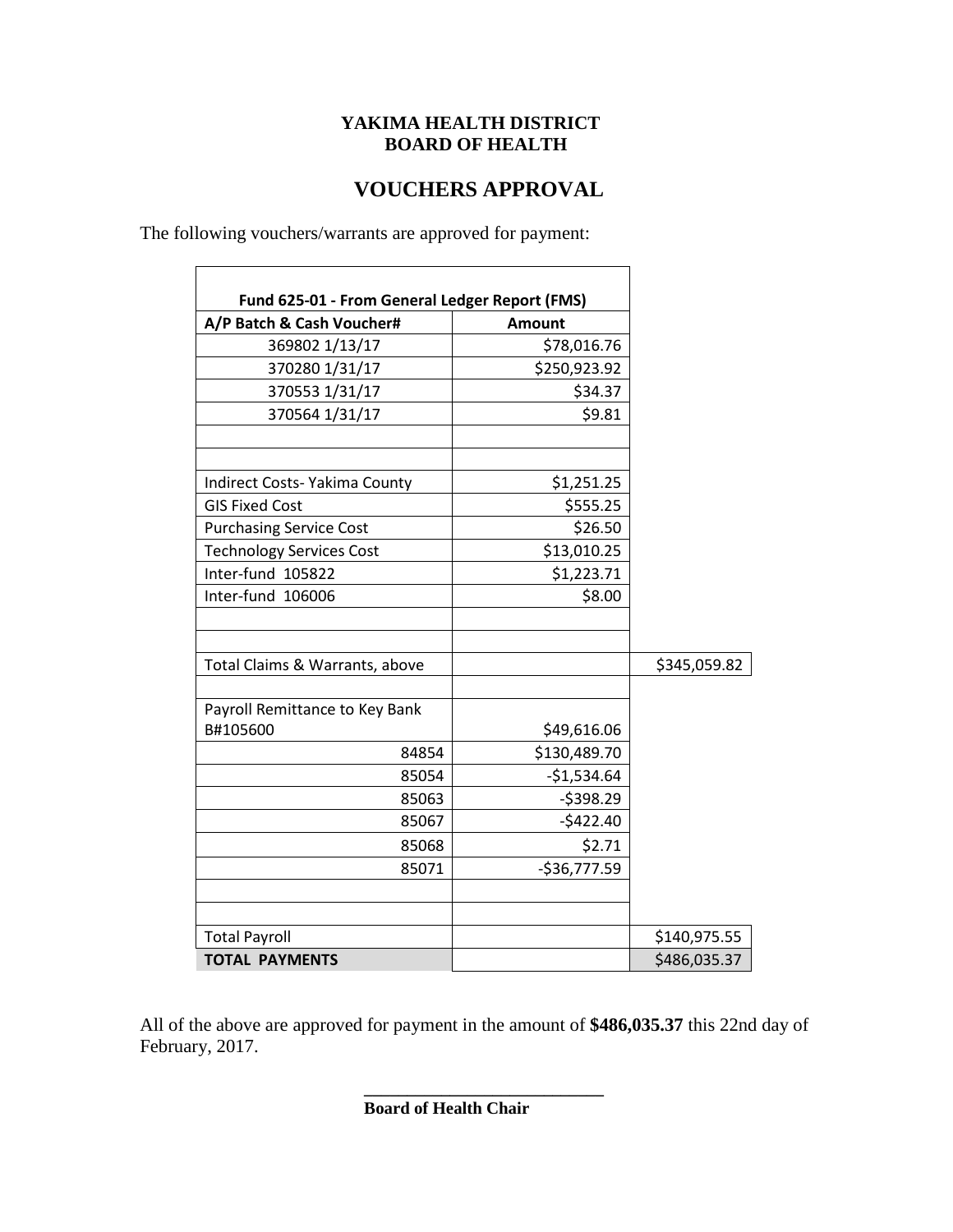

Yakima Health District 1210 Ahtanum Ridge Drive Union Gap, WA 98903 Phone (509) 249-6549 Fax (509) 249-6649

#### **YAKIMA COUNTY HEALTH DISTRICT**

#### **For the month of January 2017**

### **REVIEW OF PRELIMINARY FINANCIAL STATEMENTS**

#### **8.33% OF THE BUDGET**

| For the<br><b>UALS</b><br>AC<br>Month of January 2017- / | <b>INet</b><br>(Loss<br>Income |  | 38.051 |  |
|----------------------------------------------------------|--------------------------------|--|--------|--|
|                                                          |                                |  |        |  |

#### **Budget to Actual comparison- Year to date as of 1/31/2017**

|                                               | Revenue                                                 |       | <b>Expenditures</b>                                                   |       |
|-----------------------------------------------|---------------------------------------------------------|-------|-----------------------------------------------------------------------|-------|
| Fiscal Year 2017 Total Adopted Budget         | 5,912,754                                               |       | 5,808,301                                                             |       |
| <b>Allocated Budget YTD</b>                   | 492,730                                                 |       | 484,025                                                               |       |
| Budget % to total adopted budget              | 8.33%                                                   |       | 8.33%                                                                 |       |
|                                               |                                                         |       |                                                                       |       |
| Subtotals Actuals                             | 427,213                                                 | 7.23% | 372,690                                                               | 6.42% |
| Actuals - Pass Thru Programs (Indirect Costs) | 0                                                       |       | 16,471                                                                | 0.28% |
| <b>Total Actuals</b>                          | 427,213                                                 |       | 389,162                                                               |       |
| Total actuals % to total adopted budget       | 7.23%                                                   |       | 6.70%                                                                 |       |
| Actual compared to total adopted budget       | (5,485,541)                                             |       | (5, 419, 139)                                                         |       |
| Actual compared to allocated budget - YTD     | (65,516)                                                |       | (94,863)                                                              |       |
| As of January 31, 2017                        | Actual Revenue is<br>less than budget by<br>this amount |       | <b>Actual Expenditure</b><br>is less than<br>budget by this<br>amount |       |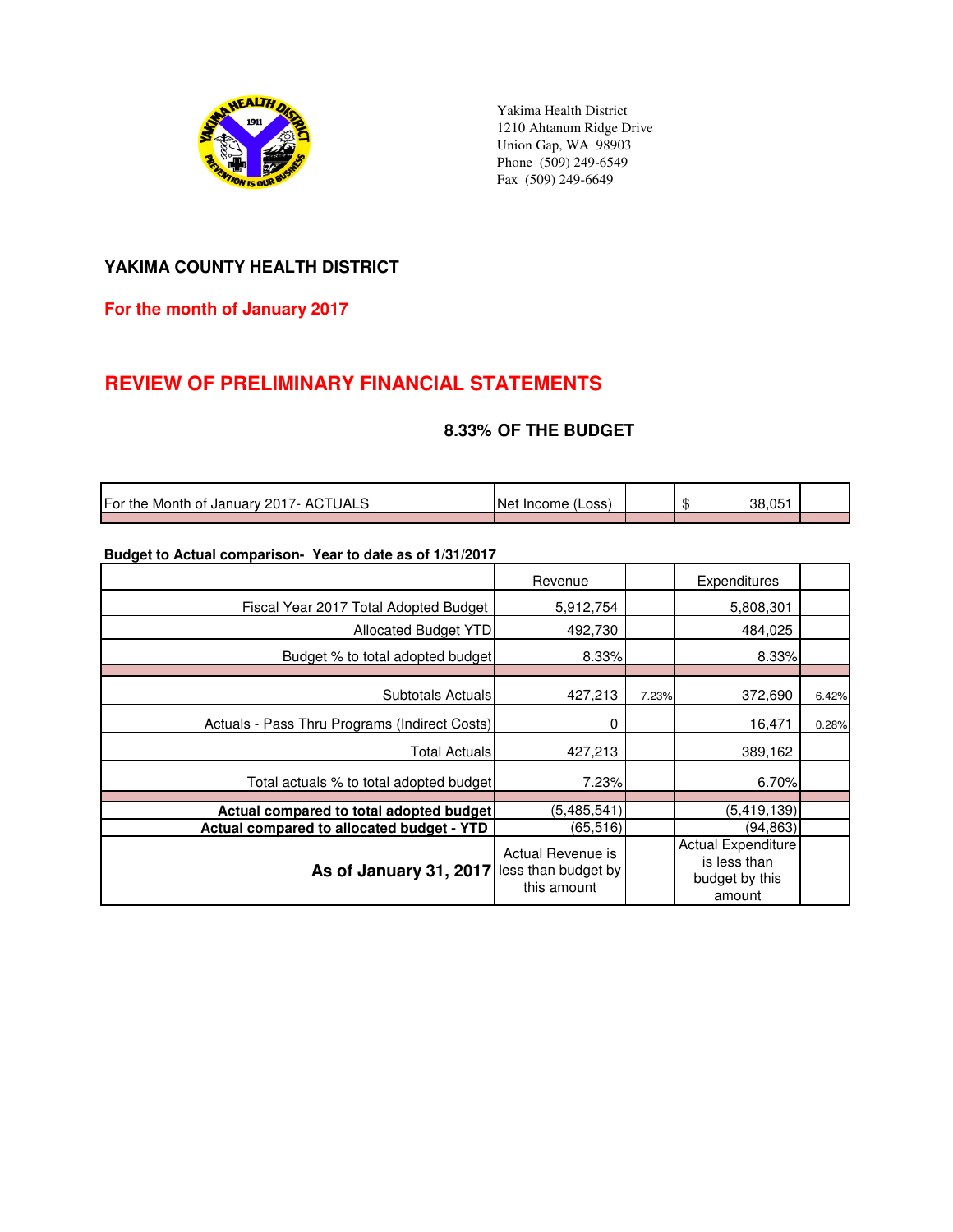**YAKIMA HEALTH DISTRICT**

|             | <b>Preliminary Monthly Financial Summary by Program for January 2017</b> Yearly budget Rev Yearly budget Exp<br><b>Budget YTD Percentage</b> | 8.33%              |                             |                 | 5,912,754                | 5,808,301 Original          |                                    |                                           |                              |                              |                                        |                                                                            |
|-------------|----------------------------------------------------------------------------------------------------------------------------------------------|--------------------|-----------------------------|-----------------|--------------------------|-----------------------------|------------------------------------|-------------------------------------------|------------------------------|------------------------------|----------------------------------------|----------------------------------------------------------------------------|
|             |                                                                                                                                              | 7.23%              | 6.42%                       |                 | 8.33%                    | 8.33%                       |                                    |                                           |                              |                              | Admin &                                |                                                                            |
|             |                                                                                                                                              |                    | Actual - Year to Date (YTD) |                 |                          | Budget - Year To Date (YTD) |                                    | <b>Budget Variance</b><br>from YTD actual | Year to date                 | Year to date                 | Support<br>Programs                    |                                                                            |
| Prog<br>No. | <b>Program Description</b>                                                                                                                   | Revenue            | Expense                     | <b>Net</b>      | Revenue                  | Expense                     | <b>Net</b>                         | Amount (Over) or<br><b>Under Budget</b>   | Actuals<br>Expenses<br>only) | Budget<br>(Expenses<br>only) | Amount<br>(Over) or<br>Under<br>Budget | Comments                                                                   |
|             | 111 YHD Vehicles                                                                                                                             |                    |                             | 143             | $\overline{\phantom{a}}$ | (123)                       | 123                                | 20                                        |                              |                              |                                        |                                                                            |
|             |                                                                                                                                              |                    |                             |                 |                          |                             |                                    |                                           |                              |                              |                                        | Treasurer's Investment pool                                                |
| 100         | Administrator & Health Officer                                                                                                               | 27,231             | $\mathbf{0}$                | 27,231          | 3,333                    | $\overline{c}$              | 3,332                              | 23,900                                    | 27,333                       | 27,240                       |                                        | (93) allocated unrealized gain/loss.                                       |
| 110         | <b>Information Systems</b>                                                                                                                   |                    | $\mathbf{0}$                | (0)             |                          | $\overline{0}$              | (0)                                | $\Omega$                                  | 3,813                        | 2,348                        | (1, 465)                               |                                                                            |
| 113         | <b>Strategic Planning and Partnership</b>                                                                                                    | 10,579             | 8,012                       | 2,567           | 10,579                   | 12,214                      | (1,635)                            | 4,202                                     |                              |                              |                                        |                                                                            |
| 120         | <b>Community Health Administration</b>                                                                                                       |                    | $\mathbf{0}$                | (0)             |                          | $\Omega$                    | (0)                                | $\Omega$                                  | 242                          | 5,488                        | 5,246                                  |                                                                            |
| 130         | <b>Building, Fixtures</b>                                                                                                                    |                    |                             | (0)             | $\blacksquare$           | (4, 752)                    | 4,752                              | (4, 752)                                  | 1,647                        | 5,991                        | 4,344                                  |                                                                            |
|             | 150 EH Administration                                                                                                                        | $\mathcal{L}$      | L,                          |                 | $\mathbb{Z}^+$           | (1)                         | $\mathbf{1}$                       | (1)                                       | 10,299                       | 12,131                       | 1,832                                  |                                                                            |
| 160         | <b>Business Management</b>                                                                                                                   |                    |                             |                 |                          | (2)                         | $\overline{2}$                     | (1)                                       | 30,003                       | 20,308                       | (9,696)                                |                                                                            |
| 161         | Assets Replacement/PERS 1                                                                                                                    | $\omega$           | 749                         | (749)           | ÷.                       | 2,195                       | (2, 195)                           | 1,446                                     |                              |                              |                                        |                                                                            |
| 170         | Personnel                                                                                                                                    |                    |                             |                 |                          | $\overline{0}$              | (0)                                | $\overline{0}$                            | 2,073                        | 345                          | (1,728)                                |                                                                            |
|             | 171 Agency Training                                                                                                                          | 367                | 875                         | (508)           | 367                      | 424                         | (56)                               | (452)                                     |                              |                              |                                        |                                                                            |
|             | 172 HR Legal/Sound Employment                                                                                                                | 6,063              | ÷.                          | 6,063           | 6,064                    | 7,001                       | (938)                              | 7,001                                     |                              |                              |                                        | No Jan HR Fee                                                              |
| 221         | Health Outcome Proj-Pregnant Women                                                                                                           | 38                 | 49                          | (11)            | 3,379                    | 3,379                       | (0)                                | (11)                                      |                              |                              |                                        |                                                                            |
| 225         | <b>Child Death Review</b>                                                                                                                    | 591                |                             | 591             | 591                      | 682                         | (91)                               | 682                                       |                              |                              |                                        |                                                                            |
| 290         | Medicaid Admin Match-YHD                                                                                                                     | $\sim$             | 919                         | (919)           | 5,983                    | 2,767                       | 3,216                              | (4, 135)                                  |                              |                              |                                        |                                                                            |
| 309         | <b>Medical Records</b>                                                                                                                       | 646                | 284                         | 362             | 599                      | 692                         | (93)                               | 455                                       |                              |                              |                                        |                                                                            |
| 320         | <b>DOHCC - Immunizations</b>                                                                                                                 |                    | $\overline{2}$              | (2)             | 1,083                    | 1,083                       |                                    | (3)                                       |                              |                              |                                        |                                                                            |
| 321         | <b>DOHCC-Prenatal Hep B</b>                                                                                                                  | 5,938              | 5,275                       | 663             | 1,602                    | 1,704                       | (102)                              | 765                                       |                              |                              |                                        |                                                                            |
| 325         | <b>State Vaccine Monitoring</b><br>329 PPHF Vtrecks IIS Interface                                                                            | $\sim$             | 235                         | (235)           | 2,865                    | 2,865                       | (1)                                | (234)                                     |                              |                              |                                        |                                                                            |
| 331         | STD - DOH staff                                                                                                                              | 849                | 849                         | ÷.              | 629                      | 629                         | (0)                                | $\mathbf{0}$                              |                              |                              |                                        |                                                                            |
| 332         | STD-Yakima                                                                                                                                   | 16,839             | 14,491                      | 2,348           | 16,855                   | 19,459                      | (2,604)                            | 4,951                                     |                              |                              |                                        | Emp Salary down compared to<br>budget due to missing 2 FTE's.              |
| 349         | <b>Tuberculosis Program</b>                                                                                                                  | 18,731             | 19,665                      | (934)           | 20,762                   | 21,726                      | (963)                              | 29                                        |                              |                              |                                        |                                                                            |
|             | 352 Adult Viral Hepatitis                                                                                                                    | 5,539              | 3,809                       | 1,730           | 3,547                    | 3,885                       | (339)                              | 2,069                                     |                              |                              |                                        |                                                                            |
| 390         | <b>Other Comm Diseases</b>                                                                                                                   | 20,399             | 16,664                      | 3,735           | 29,720                   | 34,315                      | (4, 595)                           | 8,330                                     |                              |                              |                                        | Emp Salary down compared to<br>budget due to missing 2 FTE's.              |
|             | 430 Colon Screening                                                                                                                          | 247                | 9                           | 239             | 1,871                    | 1,894                       | (22)                               | 261                                       |                              |                              |                                        |                                                                            |
| 431<br>432  | Breast/Cervical Cancer-Direct<br>Services/Operation<br>Komen Funding                                                                         | 26,694             | 12,791                      | 13,903          | 28,429<br>533            | 26,763<br>533               | 1,667<br>(0)                       | 12,236<br>$\mathbf{0}$                    |                              |                              |                                        | <b>Reduced Provider Fee</b><br>compared to the budget due to<br>ee timing. |
| 441         | BCHP-Region: Mgmt. Costs                                                                                                                     | 10,978             | 5,510                       | 5,467           | 12,867                   | 15,535                      | (2,668)                            | 8,135                                     |                              |                              |                                        |                                                                            |
|             | 4409 BCHP Prior year contract                                                                                                                |                    |                             |                 |                          |                             |                                    |                                           |                              |                              |                                        |                                                                            |
| 520         | <b>Drinking Water</b>                                                                                                                        | 1,390              | 2,647                       | (1, 257)        | 1,598                    | 1,057                       | 541                                | (1,798)                                   |                              |                              |                                        |                                                                            |
| 522         | Water Quality- Sanitary Survey                                                                                                               | $\sim$             | 69                          | (69)            | 1,233                    | 766                         | 468                                | (537)                                     |                              |                              |                                        |                                                                            |
|             | 529 Water Quality/Nitrate Survey                                                                                                             | $\sim$<br>$\omega$ | ÷.                          | $\sim$<br>(155) | $\sim$                   | $\sim$                      | $\mathcal{L}_{\mathcal{A}}$<br>675 | $\overline{\phantom{a}}$                  |                              |                              |                                        |                                                                            |
| 523         | DOE Well Drilling Inspections<br>530 Solid Waste Permits/Tonnage                                                                             | 3,667              | 155<br>5,047                | (1,380)         | 2,056<br>5,123           | 1,381<br>4,658              | 466                                | (831)<br>(1,846)                          |                              |                              |                                        |                                                                            |
|             | 531 Solid Waste Nuisances                                                                                                                    | 2,816              | 907                         | 1,909           | 5,326                    | 4,793                       | 533                                | 1,377                                     |                              |                              |                                        |                                                                            |
|             | 532 Solid Waste Facilities                                                                                                                   | 2,444              | 331                         | 2,113           | 2,867                    | 2,567                       | 300                                | 1,813                                     |                              |                              |                                        |                                                                            |
|             | 533 Bio-Solids                                                                                                                               | 993                | 187                         | 806             | 643                      | 457                         | 186                                | 620                                       |                              |                              |                                        |                                                                            |
|             | 534 Proper needles/syringes Program Outreach                                                                                                 | 124                | 197                         | (72)            | 300                      | 155                         | 145                                | (218)                                     |                              |                              |                                        | Rev Down/Exp Up compared to                                                |
|             | 540 OSS & Land Develop                                                                                                                       | 11,700             | 29,097                      | (17, 397)       | 23,887                   | 21,753                      | 2,134                              | (19, 531)                                 |                              |                              |                                        | budget due to seasonal<br>fluxuations.                                     |
|             | 550 Vector                                                                                                                                   | 746                | 791                         | (45)            | 746                      | 862                         | (116)                              | 71                                        |                              |                              |                                        |                                                                            |
|             | 560 Food Inspections                                                                                                                         | 35,257             | 34,111                      | 1,146           | 31,569                   | 30,518                      | 1,051                              | 95                                        |                              |                              |                                        |                                                                            |
|             | 561 Food Education                                                                                                                           | 1,858              | 3,037                       | (1, 179)        | 6,702                    | 7,772                       | (1,070)                            | (109)                                     |                              |                              |                                        |                                                                            |
|             | 562 School Food Program                                                                                                                      | 787                | 212                         | 575             | 1,692                    | 1,262                       | 430                                | 145                                       |                              |                              |                                        |                                                                            |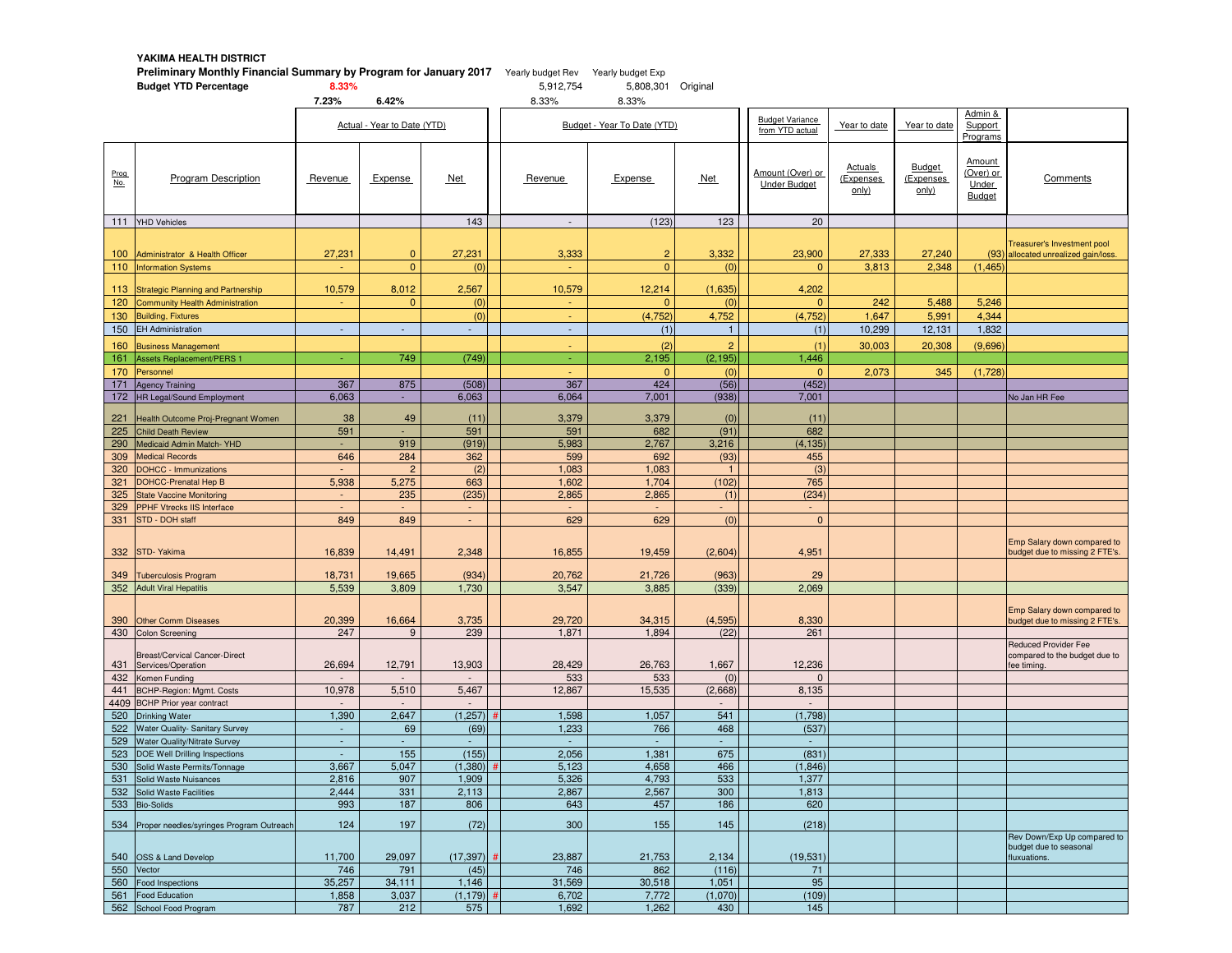#### **YAKIMA HEALTH DISTRICT**

#### **Preliminary Monthly Financial Summary by Program for January 2017** Yearly budget Rev Yearly budget Exp

**Budget YTD Percentage8.33%** 5,912,754 5,808,301 Original

|                  |                                                         | 7.23%                       | 6.42%   |                       | 8.33%                    | 8.33%                               |            |                                           |                               |                              |                                        |                                                                              |
|------------------|---------------------------------------------------------|-----------------------------|---------|-----------------------|--------------------------|-------------------------------------|------------|-------------------------------------------|-------------------------------|------------------------------|----------------------------------------|------------------------------------------------------------------------------|
|                  |                                                         | Actual - Year to Date (YTD) |         |                       |                          | Budget - Year To Date (YTD)         |            | <b>Budget Variance</b><br>from YTD actual | Year to date                  | Year to date                 | Admin &<br>Support<br>Programs         |                                                                              |
| $rac{Prog}{No.}$ | <b>Program Description</b>                              | Revenue                     | Expense | Net                   | Revenue                  | Expense                             | Net        | Amount (Over) or<br>Under Budget          | Actuals<br>(Expenses<br>only) | Budget<br>(Expenses<br>only) | Amount<br>(Over) or<br>Under<br>Budget | Comments                                                                     |
|                  | 563 Itinerant Food Program                              | 590                         | 325     | 265                   | 2,818                    | 2,954                               | (137)      | 401                                       |                               |                              |                                        |                                                                              |
|                  | 580 Water Recreation & Camps                            | 5,348                       | 2,321   | 3,027                 | 4,804                    | 4,548                               | 256        | 2,771                                     |                               |                              |                                        |                                                                              |
| 680              | Developmental Disability                                | 176,159                     | 175,209 | 950                   | 209,567                  | 209,843                             | (276)      | 1,226                                     |                               |                              |                                        |                                                                              |
|                  | 710 Vital Records                                       | 15,146                      | 12,124  | 3,022                 | 18,000                   | 12,053                              | 5,947      | (2,925)                                   |                               |                              |                                        |                                                                              |
|                  | 790 Epidemiology                                        | 15,092                      | 15,092  | $\sim$                | 5,772                    | 6,664                               | (892)      | 892                                       |                               |                              |                                        |                                                                              |
| 794              | PHERP-Bio Terrorism                                     | 644                         | 644     | $\sim$                | 15,646                   | 15,930                              | (284)      | 284                                       |                               |                              |                                        |                                                                              |
| 811              | Assessment                                              | 721                         | $\sim$  | 721                   | 721                      | 833                                 | (112)      | 833                                       |                               |                              |                                        |                                                                              |
| 888              | Indirect Cost Rate Allocation<br>999 Printers & Copiers |                             |         | (16, 615)<br>$\Omega$ | $\overline{\phantom{a}}$ | $\overline{\phantom{a}}$<br>(1,669) | -<br>1,669 | (16, 615)<br>(1,669)                      |                               |                              |                                        | Indirect allocation loss due to<br>expenses being down in direct<br>programs |
|                  | <b>GRAND TOTAL</b>                                      | 427,213                     | 372,690 | 38,051                | 492,730                  | 484,025                             | 8,704      | 29,347                                    |                               |                              |                                        |                                                                              |

#### **TOTALS BY DEPARTMENT**

| <b>Personal Health Program</b>   | 630     | 968     | (339)         | 9,953                    | 6,828   | 3,125       | (3, 464)  |
|----------------------------------|---------|---------|---------------|--------------------------|---------|-------------|-----------|
| Breast & Colon Program           | 37,919  | 18,310  | 19,609        | 43,701                   | 44,725  | (1,024)     | 20,633    |
| <b>Adult Hepatitis Program</b>   | 5,539   | 3,809   | 1.730         | 3.547                    | 3,885   | (339)       | 2,069     |
| Communicable Disease Prog        | 79.215  | 72,557  | 6,659         | 80.608                   | 89,970  | $(9,361)$ # | 16,020    |
| Environ. Health Program          | 68,365  | 80,078  | $(11,713)$ #  | 107,011                  | 101,431 | 5,580       | (17, 293) |
| Developmental Disability Program | 176,159 | 175,209 | 950           | 209,567                  | 209,843 | (276)       | 1,226     |
| Admin & Support                  | 37,810  | 8,012   | 29,798        | 13,913                   | 7,463   | 6,450       | 23,348    |
| Internal Serv- Vehicles/Copiers  |         |         | 143           | ÷                        | (1,792) | 1,792       | (1,649)   |
| Indirect cost Rate Allocation    |         |         | $(16, 615)$ # | $\overline{\phantom{a}}$ |         |             | (16, 615) |
| <b>Vital Records</b>             | 15.146  | 12,124  | 3,022         | 18,000                   | 12,053  | 5,947       | (2,925)   |
| <b>Assets replacements/PERS1</b> |         | 749     | (749)         |                          | 2,195   | (2, 195)    | 1,446     |
| Agency Trg/HR Legal/Sound        |         |         |               |                          |         |             |           |
| Employment                       | 6.431   | 875     | 5,555         | 6,431                    | 7.425   | (994)       | 6,549     |
|                                  | 427,213 | 372,690 | 38,051        | 492,730                  | 484.025 | 8,704       |           |

#### **ACTIVITIES OF PASS-THROUGH & INDIRECT PROGRAMS**

| 111 YHD Vehicles            | $\overline{\phantom{a}}$ | (143)  | 143      | $\overline{\phantom{0}}$ | (123)    | 123    |
|-----------------------------|--------------------------|--------|----------|--------------------------|----------|--------|
| 130 Building Fixtures       |                          |        | (0)      | $\sim$                   | (4, 752) | 4.752  |
| 160 Business Management     |                          | (0)    |          |                          | (2)      |        |
| 170 Personnel               | -                        |        |          | $\overline{\phantom{0}}$ |          | (0)    |
| 888 Indirect Costs Programs | $\overline{\phantom{a}}$ | 16.615 | (16.615) | $\overline{\phantom{a}}$ |          |        |
| 999 Printing/Copiers        | $\overline{\phantom{a}}$ | (0)    |          | $\overline{\phantom{0}}$ | (1.669)  | 669. ا |
|                             | $\overline{\phantom{a}}$ | 16.471 | (16.471) |                          | (6, 545) | 6,545  |